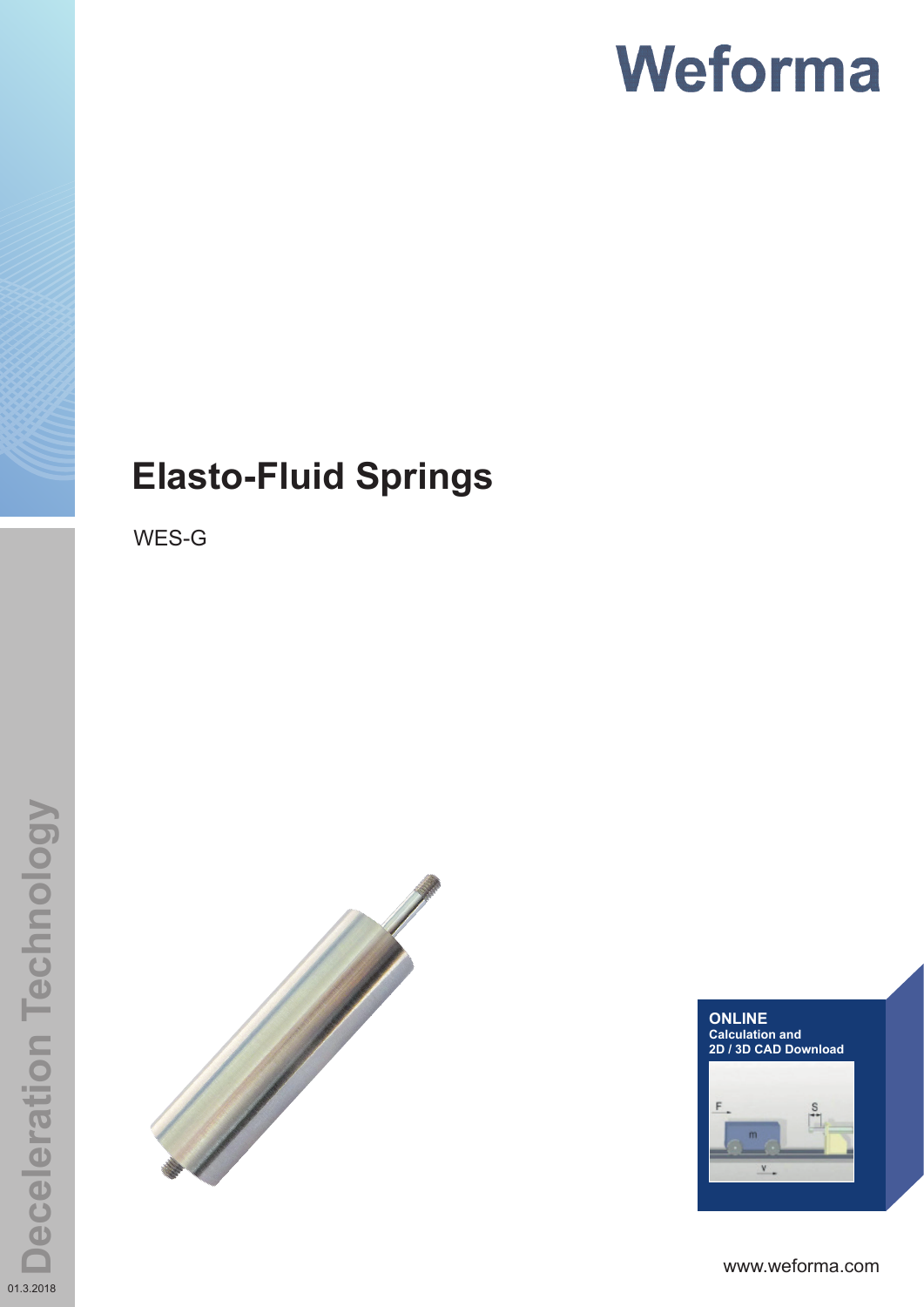## **Benefits**

| Damping medium              | Elasto-Fluid                                                   |
|-----------------------------|----------------------------------------------------------------|
| <b>High extension force</b> | up to 6400 N                                                   |
| <b>Compact construction</b> | Compact design                                                 |
| <b>Extended Life Time</b>   | Housing: zinc plated<br>Piston rod: stainless steel            |
| <b>Hysteresis</b>           | $5 - 15%$                                                      |
| <b>RoHS</b> compliant       | Directive 2002/95/EG                                           |
| <b>Applications</b>         | Heavy flaps, covers and lids<br>Extension to gas spring WM-G28 |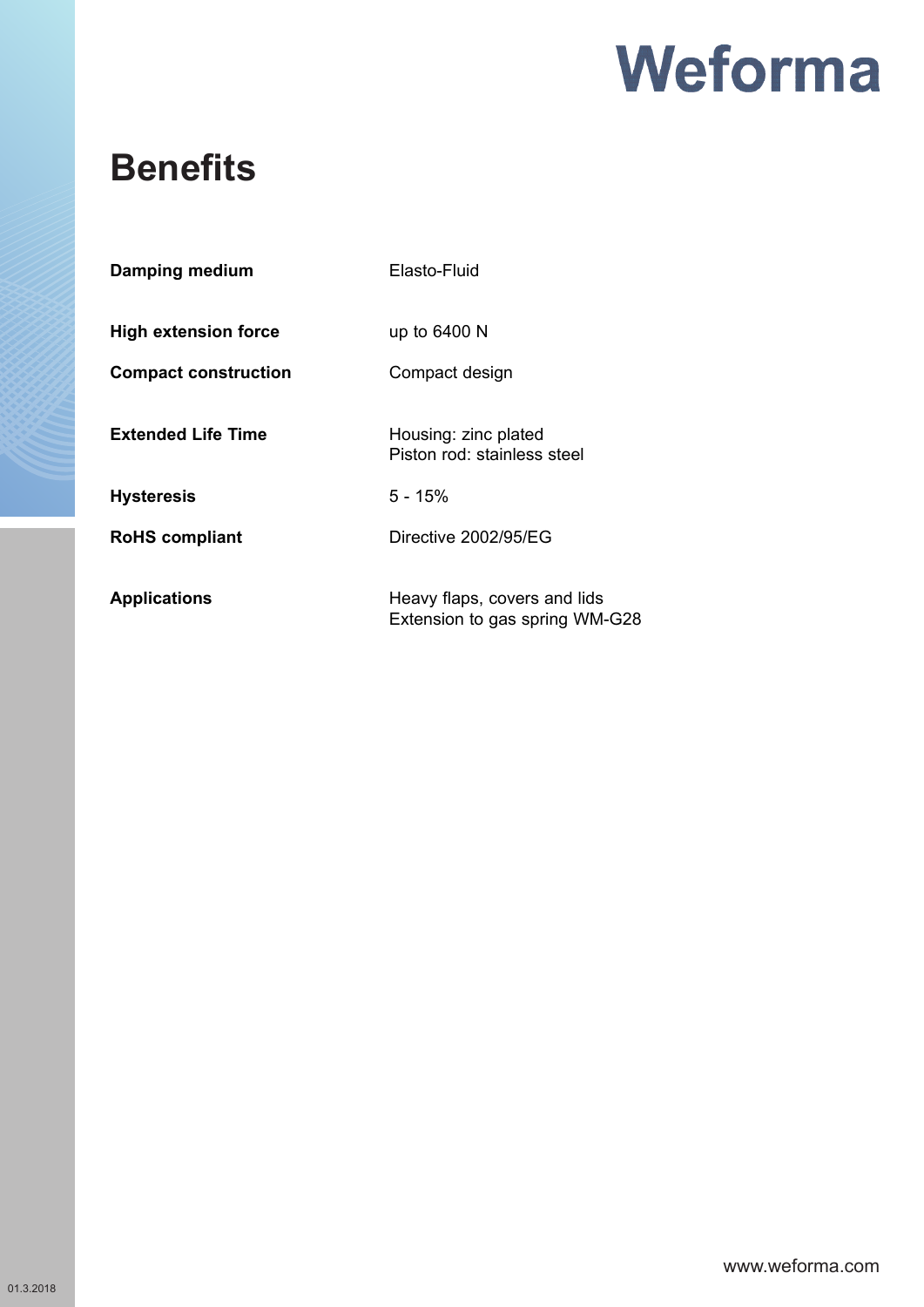

## **Operating Principle**



Elasto-Fluid springs of production series WES-F take advantage of the compressibility of the pre-stressed Elasto-Fluid.

If an Elasto-Fluid spring is loaded with an axial force F, the piston rod and/or the piston penetrates into the pre-stressed Elasto-Fluid. This further increases the pressure. If force F is reduced, the Elasto-Fluid relaxes and returns the piston / piston rod to the starting position.

This technique is used among other things in the rolling mills of cold and hot steel mills. The upper roller inc. attachments is borne by 2 and/or 4 Elasto-Fluid springs of production series WES-F. With the help of hydraulics, the upper roller can be lowered to the desired roll gap. The Elasto-Fluid springs retract accordingly and hold the upper roller in position. If the upper roller is unburdened, the Elasto-Fluid relaxes and returns the roller to the starting position.

As an additional function, the Elasto-Fluid springs can serve as pistons and be used for roller bending. Elasto-Fluid springs of production series WES-F are based on standard designs, modified and adapted to meet customer requirements.

Federn der Baureihe WES-G wurden auf dem Prinzip der hydrostatischen Kompression visko-elastischer Flüssigkeiten entwickelt. Es werden zwei Eigenschaften genutzt: Kompressibilität und Viskosität in Zusammenhang mit Druck.

Durch die Kompressibilität des Elastomers, die bis zu 15% betragen kann, wird die Federwirkung erreicht.

Die Rückstellung der Kolbenstange erfolgt durch das Entspannen des komprimierten Elastomers.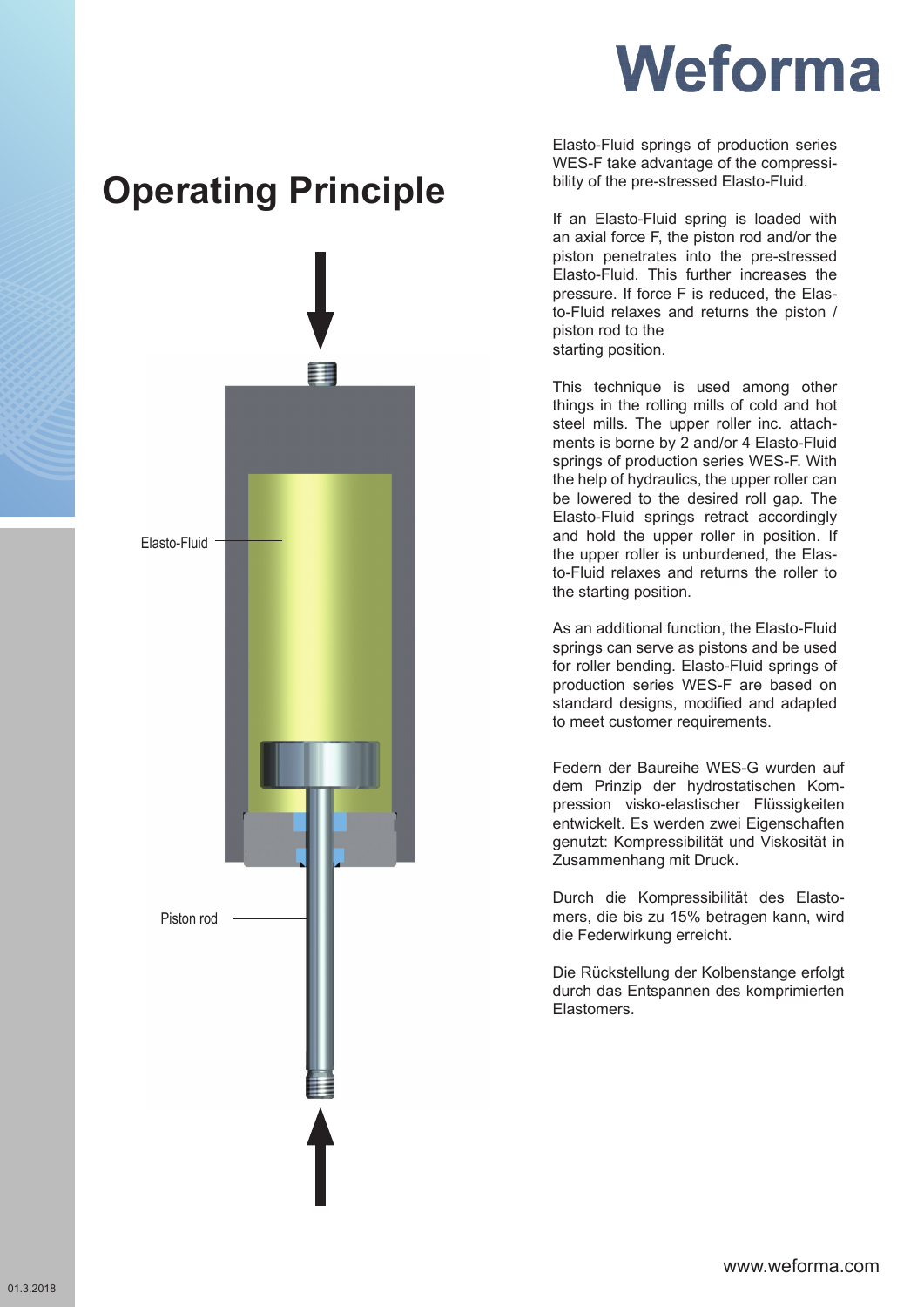## WES-G28-XX-K0G0



### WES-G28-XX-K1G1



## **DIMENSIONS**

 $\overline{B}$ 

|                 | GW             | A                        | A1                       | B  | $\sim$<br>U | C <sub>1</sub>           | ØD | ØE             | ØF                       |
|-----------------|----------------|--------------------------|--------------------------|----|-------------|--------------------------|----|----------------|--------------------------|
|                 |                | mm                       | mm                       | mm | mm          | mm                       | mm | mm             | mm                       |
| WES-G28-20-K0G0 | M <sub>6</sub> | 132                      | -                        |    |             |                          | 28 | $6\phantom{1}$ |                          |
| WES-G28-40-K0G0 | M <sub>6</sub> | 197                      | $\overline{\phantom{a}}$ |    |             | ۰                        | 28 | 6              | $\overline{\phantom{a}}$ |
| WES-G28-60-K0G0 | M <sub>6</sub> | 262                      |                          |    |             | $\overline{\phantom{a}}$ | 28 | $6\phantom{1}$ |                          |
| WES-G28-80-K0G0 | M <sub>6</sub> | 327                      | $\overline{\phantom{a}}$ |    |             | $\overline{\phantom{a}}$ | 28 | 6              |                          |
| WES-G28-20-K1G1 | -              |                          | 155,5                    | 10 |             | 19                       | 28 | $6\phantom{1}$ | 8,1                      |
| WES-G28-40-K1G1 |                | $\overline{\phantom{a}}$ | 220,5                    | 10 | ۰           | 19                       | 28 | 6              | 8,1                      |
| WES-G28-60-K1G1 |                |                          | 285,5                    | 10 | ۰           | 19                       | 28 | $6\phantom{1}$ | 8,1                      |
| WES-G28-80-K1G1 | ۰              |                          | 350,5                    | 10 | ۰           | 19                       | 28 | 6              | 8,1                      |

### **PERFORMANCE**

|                   | Stroke | Force |       | Initial force | Progression   |
|-------------------|--------|-------|-------|---------------|---------------|
|                   |        | N min | N max | max. N        |               |
| <b>WES-G28-20</b> | 20     | 2200  | 6400  | 3600          | $100 - 400 %$ |
| <b>WES-G28-40</b> | 40     | 2200  | 6400  | 3600          | $100 - 400 %$ |
| <b>WES-G28-60</b> | 60     | 2200  | 6400  | 3600          | $100 - 400 %$ |
| <b>WES-G28-80</b> | 80     | 2200  | 6400  | 3600          | $100 - 400 %$ |

 $\frac{1}{\sqrt{2}}$  B